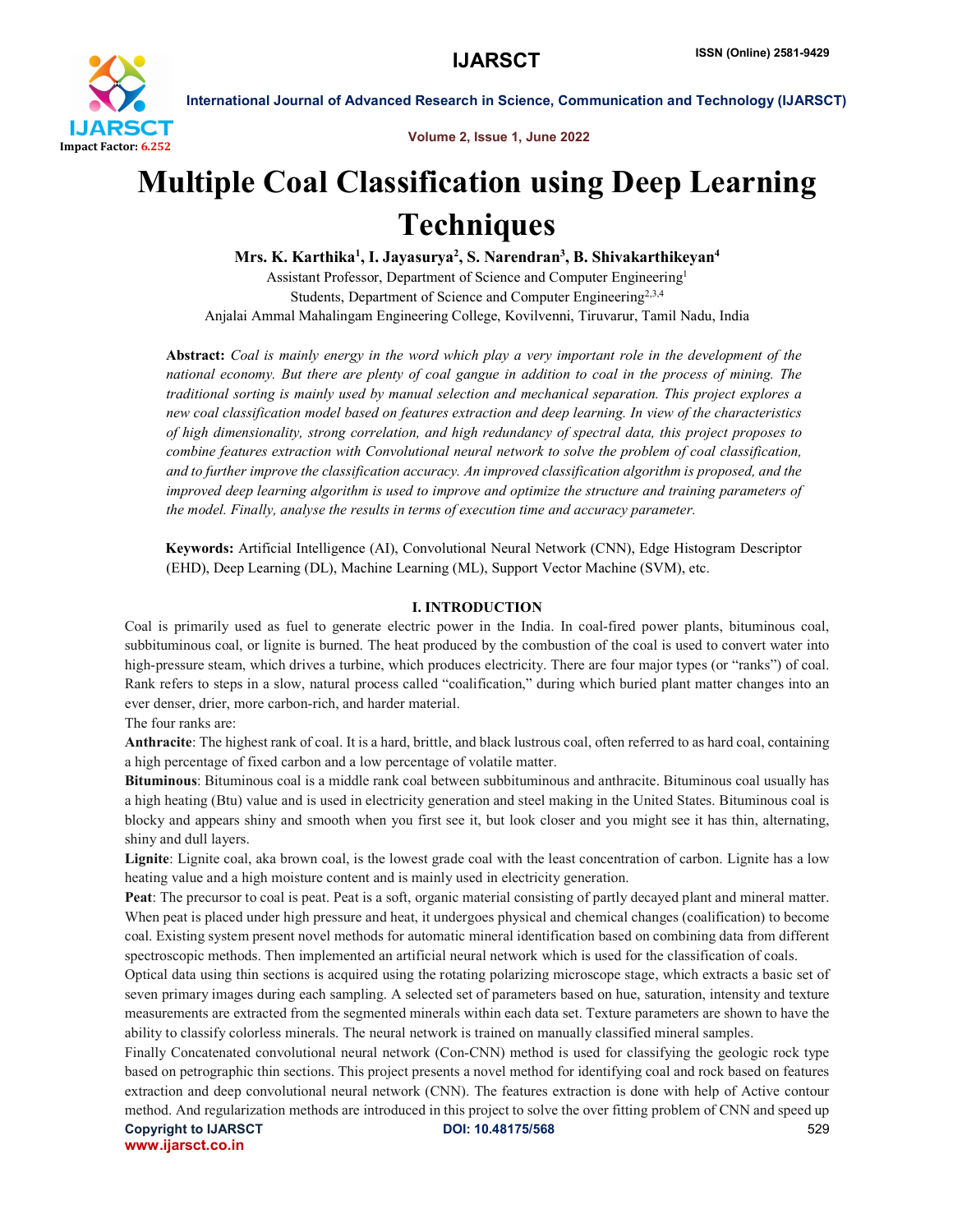

### Volume 2, Issue 1, June 2022

the convergence: dropout, weight regularization, and batch normalization. Then the coal-rock image information is enriched by means of data augmentation, which significantly improves the performance. The shearer cutting coal-rock experiment system is designed to collect more real coal-rock images, and some experiments are provided. The experiment results indicate that the network we designed has better performance in identifying the coal-rock images.

### II. LITERATURE REVIEW

Recognizing coal and coal gangue is a crucial element of the coal industry, and it is currently done primarily through human sorting. As a result, a large amount of labour is required, putting a strain on businesses and resulting in low efficiency. Deep learning, as a branch of artificial intelligence, has been widely used in many fields, particularly machine vision and voice recognition. Its performance is significantly better than standard learning methods, and it also has a good transfer learning capacity.

Coal is one of the most important energy sources in modern society. Its recovery process is complex, and coal is mixed with a considerable amount of coal gangue.

The major components of coal gangue are Al2o3 and Sio2, which are sulphur-rich and include large amounts of heavy metals such arsenic, cadmium, chromium, copper, tribute, and other heavy metals. When coal gangue is burned, harmful compounds are released into the atmosphere, causing pollution. Furthermore, coal gangue has a lower combustion value than coal, which can diminish the overall energy for coal combined with coal gangue. Sorting coal gangue from coal is a critical connection, and there are two classic techniques for doing so: manual sorting and wet cleaning. A sieving machine sorts raw coal into coal with a diameter of 100 mm or greater and coal with a diameter of less than 100 mm; a transportation system transports coal from underground to ground; and coal with a diameter of 100 mm or greater is transported to a sorting workshop, where skilled workers sort coal gangue from coal based on grey values and texture differences. Ray casting, radar detection, mechanical vibration, colour separation, and other representative research approaches, in addition to the foregoing classic methods, have good detection properties but have high requirements for runtime conditions and can influence human health.

ImageNet has been coupled with convolutional neural networks (CNNs) as computer technology has progressed, and deep learning has exploded [6]. Object detection algorithms may learn from sample photos using a CNN, which can extract features of coal and coal gangue and has substantial advantages, such as high identification speed and precision, as compared to standard sorting approaches. In the loss function for the object identification job, the classification loss and bounding box regression loss are widely utilised.

Many external elements, such as lighting conditions, physical shock, coal dust dispersion, and so on, might have an impact on image photography and transmission.

As a result, bias in images is unavoidable since real photos of coal gangue have distorted spectral features, spatial placements, and so on, introducing significant noise in the coal and coal gangue images. These noises can wreak havoc on picture extraction, effective image information, and subsequent image processing, hence image pretreatment is used to improve image creation quality and overcome the aforesaid disadvantage. The results of various algorithms that process a large number of photos are compared in this research.

# Image Acquisition:

#### III. METHODOLOGY

Coal is primarily used as fuel to generate electric power in the India. In coal-fired power plants, bituminous coal, subbituminous coal, or lignite is burned. In this module, we can upload the datasets related to coal from KAGGLE website. And stored the images in any type and any size.

#### Coal Types:

Different coal types are all minerals and rocks made largely of carbon. This fossil fuel generates  $\sim$ 40% of the world's electricity and about 25% of the world's primary energy. However, not all coal used is the same; it comes in different quantity levels of carbon—which dictates the quality of the coal. Higher quality coal produces less smoke, burns longer, and provides more energy than lower quality coal. The table below includes the carbon contents, and energy densities of coal. In addition, it states the moisture content before drying, and the amount of volatile content, after it's dried.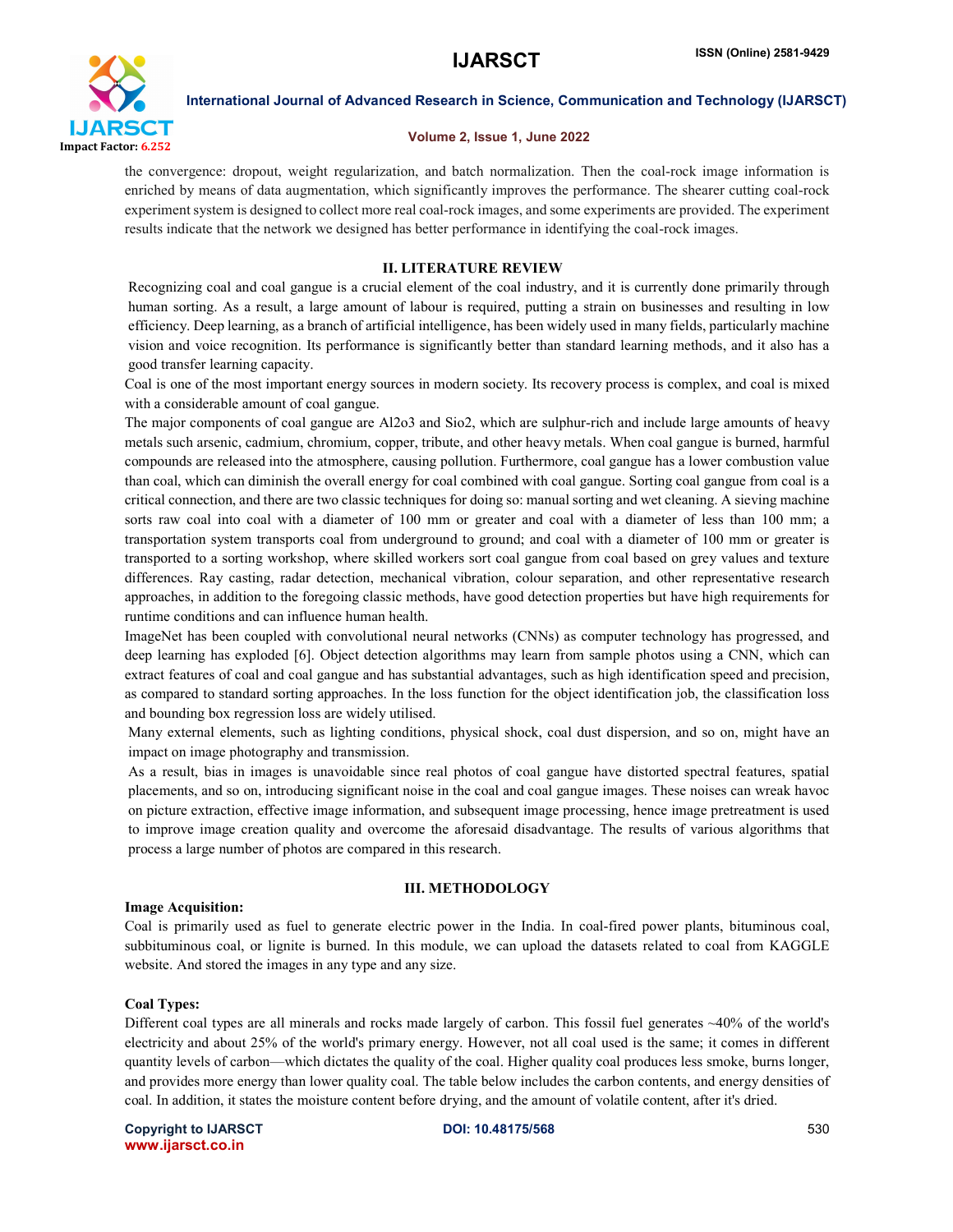

#### Volume 2, Issue 1, June 2022

Coal Description:

| Coal                   | Dry, Carbon<br>Content $(\% )$ | Moisture<br>content before<br>drying $(\% )$ | Dry, Volatile<br>Content $(\% )$ | Heat<br>Content<br>(MJ/kg) |
|------------------------|--------------------------------|----------------------------------------------|----------------------------------|----------------------------|
| Anthracite             | 86-92                          | $7-10$                                       | $3 - 14$                         | 32-33                      |
| <b>Bituminous Coal</b> | 76-86                          | $8 - 18$                                     | 14-46                            | $23 - 33$                  |
| Lignite                | 65-70                          | 35-55                                        | $53 - 63$                        | $17 - 18$                  |
| Peat                   | <60                            | 75                                           | 63-69                            | 15                         |

# Pre-processing:

Here, Coal image can input to the system. The user has to select the required object frame image for further processing. Then each image is resized to 256\*256. Then implement median filter to remove noises from images. The median filter is a nonlinear digital filtering technique, often used to remove noise from an image or signal. Such noise reduction is a typical pre-processing step to improve the results of later processing (for example, edge detection on an image). Median filtering is very widely used in digital image processing because, under certain conditions, it preserves edges while removing noise (but see discussion below), also having applications in signal processing.

The main idea of the median filter is to run through the signal entry by entry, replacing each entry with the median of neighbouring entries. Median filtering is a nonlinear method used to remove noise from images. It is widely used as it is very effective at removing noise while preserving edges. It is particularly effective at removing 'salt and pepper' type noise. The median filter works by moving through the image pixel by pixel, replacing each value with the median value of neighboring pixels. The pattern of neighbors is called the "window", which slides, pixel by pixel over the entire image pixel, over the entire image. The median is calculated by first sorting all the pixel values from the window into numerical order, and then replacing the pixel being considered with the middle (median) pixel value.

# Features Extraction:

Feature learning comprises a set of algorithms to transform labelled or unlabelled data to a new space, where it can capture the parameters and patterns of variation by disentangling the hidden features. Features are learned through supervised and unsupervised learning scheme. Numerous unlabelled data is available in each domain, e.g., images, text data, speech, which contain several patterns of variation that can easily be collected for feature extraction, e.g., from pre-processed image.

The task of feature extraction from unlabelled data is known as unsupervised feature learning. Data-adaptive representations are dependent on the statistics of data. Such representations are learned directly from the observed data by optimizing some measure that quantifies the desired properties of the representation. In linear sparse coding, the goal is to find a decomposition in which the hidden components are sparse, meaning that they have probability densities which are highly peaked at zero and have heavy tails. This basically means that any given input vector can be well represented using only a few significantly non-zero hidden coefficients.

# Coal Classification:

The classification is the final step of the system. After analyzing the structure, each section individually evaluated for the probability of true positives. Multiple coals are classified using Convolutional neural network algorithm. CNNs represent feed-forward neural networks which encompass diverse combos of the convolutional layers, max pooling layers, and completely related layers and Take advantage of spatially neighbourhood correlation by way of way of imposing a nearby connectivity pattern among neurons of adjacent layers. Convolutional layers alternate with max pooling layers mimicking the individual of complex and clean cells in mammalian seen cortex.

A CNN includes one or extra pairs of convolution and max pooling layers and ultimately ends with completely related neural networks. The hierarchical structure of CNNs is steadily proved to be the most efficient and successful manner to analyze visible representations. The fundamental challenge in such visual tasks is to model the intra-class appearance and

Copyright to IJARSCT **DOI: 10.48175/568 Copyright to IJARSCT** 531 www.ijarsct.co.in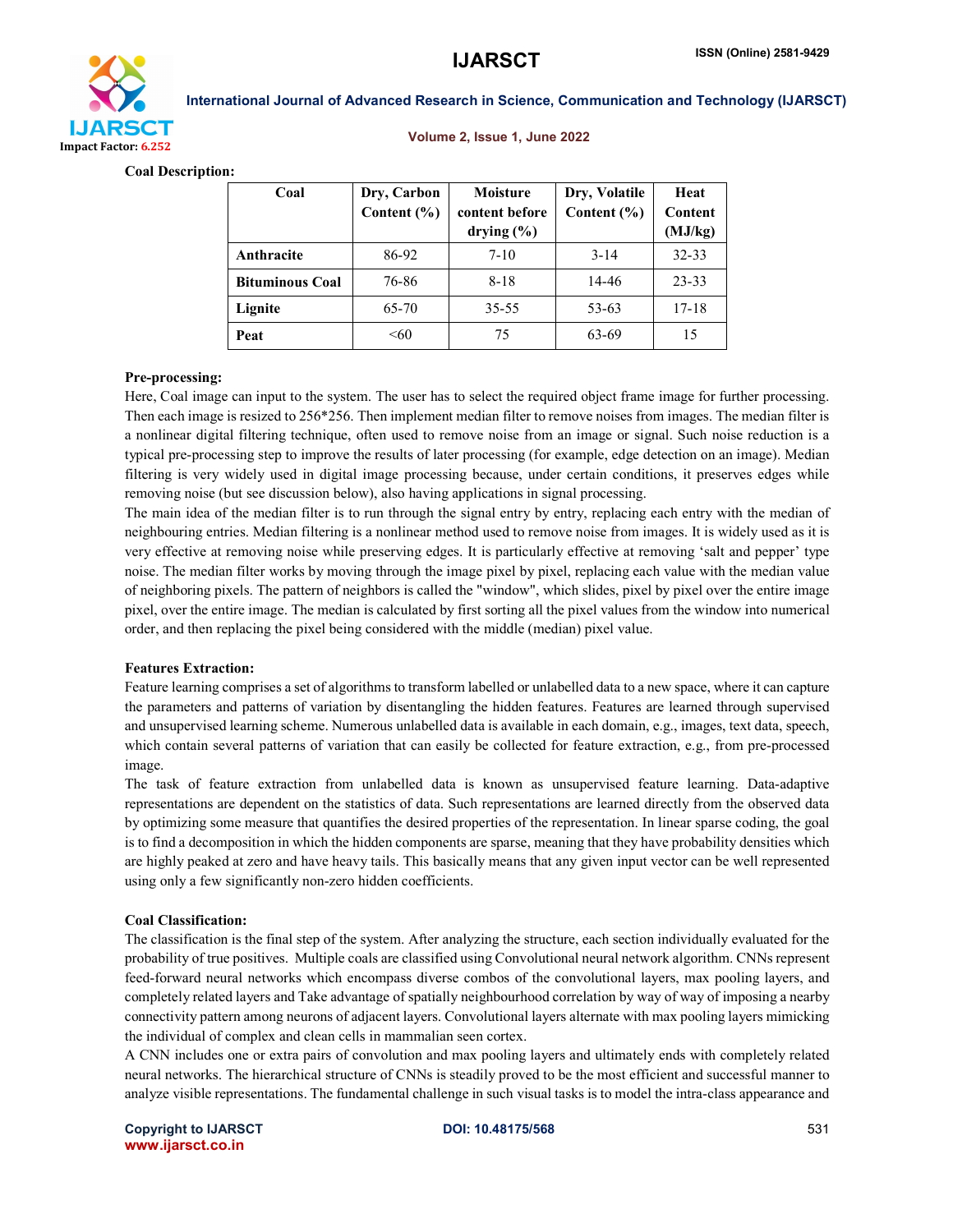

#### Volume 2, Issue 1, June 2022

shape variation of objects. The coal data with hundreds of spectral channels can be illustrated as 2D curves. We can see that the curve of every class has its own visual shape which is different from other classes, although it is relatively difficult to distinguish some classes with human eye (e.g., gravel and self-blocking bricks).

We know that CNNs can accomplish competitive and even better performance than human being in some visual problems, and its capability inspires us to study the possibility of applying CNNs for classify the coal features. The CNN varies in how the convolutional and max pooling layers are realized and how the nets are trained. This network varies affording to the spectral channel size and the number of output classes of input coal data. So, our proposed work overcomes irregular boundaries separation in coal image classification with features extraction.

# Edge Histogram Descriptor (EHD):

Edge Histogram Descriptor is the histogram generated using the edge pixels. The edge distribution is a good texture signature and also useful for image-to-image matching. This approach is not rotation invariant. The MPEG-7 standard defines the edge histogram descriptor (EHD) in its texture part. The distribution of edges is useful for image-to-image matching. But this descriptor is not effective for the rotation invariance.

# SUPPORT VECTOR MACHINE:

Support Vector Machine or SVM is one of the most popular Supervised Learning algorithms, which is used for Classification as well as Regression problems. However, primarily, it is used for Classification problems in Machine Learning. The goal of the SVM algorithm is to create the best line or decision boundary that can segregate n-dimensional space into classes so that we can easily put the new data point in the correct category in the future. This best decision boundary is called a hyperplane.



# GREY SCLAED IMAGE

# IV. ALOGRITHM

Convolutional neural network algorithm-A Convolutional Neural Network (ConvNet/CNN) is a Deep Learning algorithm which can take in an input image, assign importance (learnable weights and biases) to various aspects/objects in the image and be able to differentiate one from the other. The pre-processing required in a ConvNet is much lower as compared to other classification algorithms. While in primitive methods filters are hand-engineered, with enough training, ConvNets have the ability to learn these filters/characteristics. Through the application of suitable filters, a ConvNet may successfully capture the Spatial and Temporal dependencies in a picture. Due to the reduced number of parameters involved and the reusability of weights, the architecture performs superior fitting to the picture dataset.

In other words, the network may be trained to better understand the image's sophistication. The Convolution Operation's goal is to extract high-level characteristics from the input image, such as edges. There is no need to limit ConvNets to just one Convolutional Layer. The first ConvLayer is traditionally responsible for capturing Low-Level information such as edges, colour, gradient direction, and so on. With the addition of layers, the architecture adjusts to the High-Level characteristics as well, giving us a network that understands the photos in the dataset in the same way that we do. The

Copyright to IJARSCT **DOI: 10.48175/568 Example 2012 Copyright to IJARSCT** 532 www.ijarsct.co.in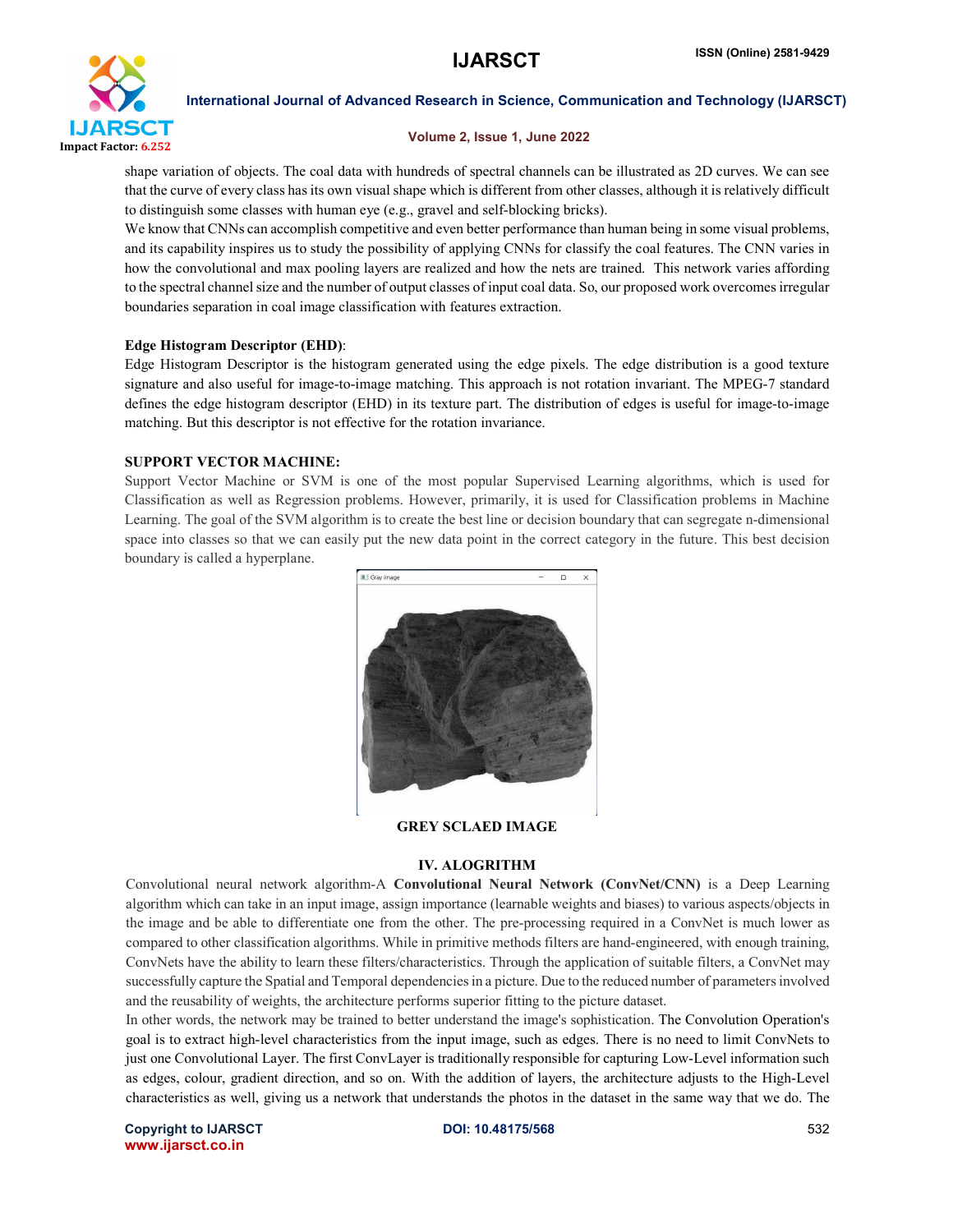

#### Volume 2, Issue 1, June 2022

operation produces two types of results: one in which the dimensionality of the convolved feature is lowered when compared to the input, and the other in which the dimensionality is either increased or unchanged. This is accomplished by using Valid Padding in the first case and Same Padding in the second. On the other hand, if we perform the same operation without padding, we are presented with a matrix which has dimensions of the Kernel (3x3x1) itself

Valid Padding: The Pooling layer, like the Convolutional Layer, is responsible for shrinking the Convolved Feature's spatial size. Through dimensionality reduction, the computer power required to process the data is reduced. It's also beneficial for extracting rotational and positional invariant dominant features, which helps keep the model's training process running smoothly. Pooling can be divided into two types: maximum pooling and average pooling. The maximum value from the portion of the image covered by the Kernel is returned by Max Pooling. Average Pooling, on the other hand, returns the average of all the values from the Kernel's section of the image. Max Pooling works as a Noise Suppressant as well.

It removes all noisy activations and conducts de-noising and dimensionality reduction at the same time. Average Pooling, on the other hand, just reduces dimensionality as a noise-suppressing strategy. As a result, we can conclude that Max Pooling outperforms Average Pooling. The ith layer of a Convolutional Neural Network is made up of the Convolutional Layer and the Pooling Layer. Depending on the image complexity, the number of such layers can be expanded even higher to capture even more low-level features, but at the cost of greater processing power. We have successfully enabled the model to understand the features after going through the aforesaid method. After that, we'll flatten the final result and input it to a standard Neural Network for categorization.



Copyright to IJARSCT **DOI: 10.48175/568** 533 www.ijarsct.co.in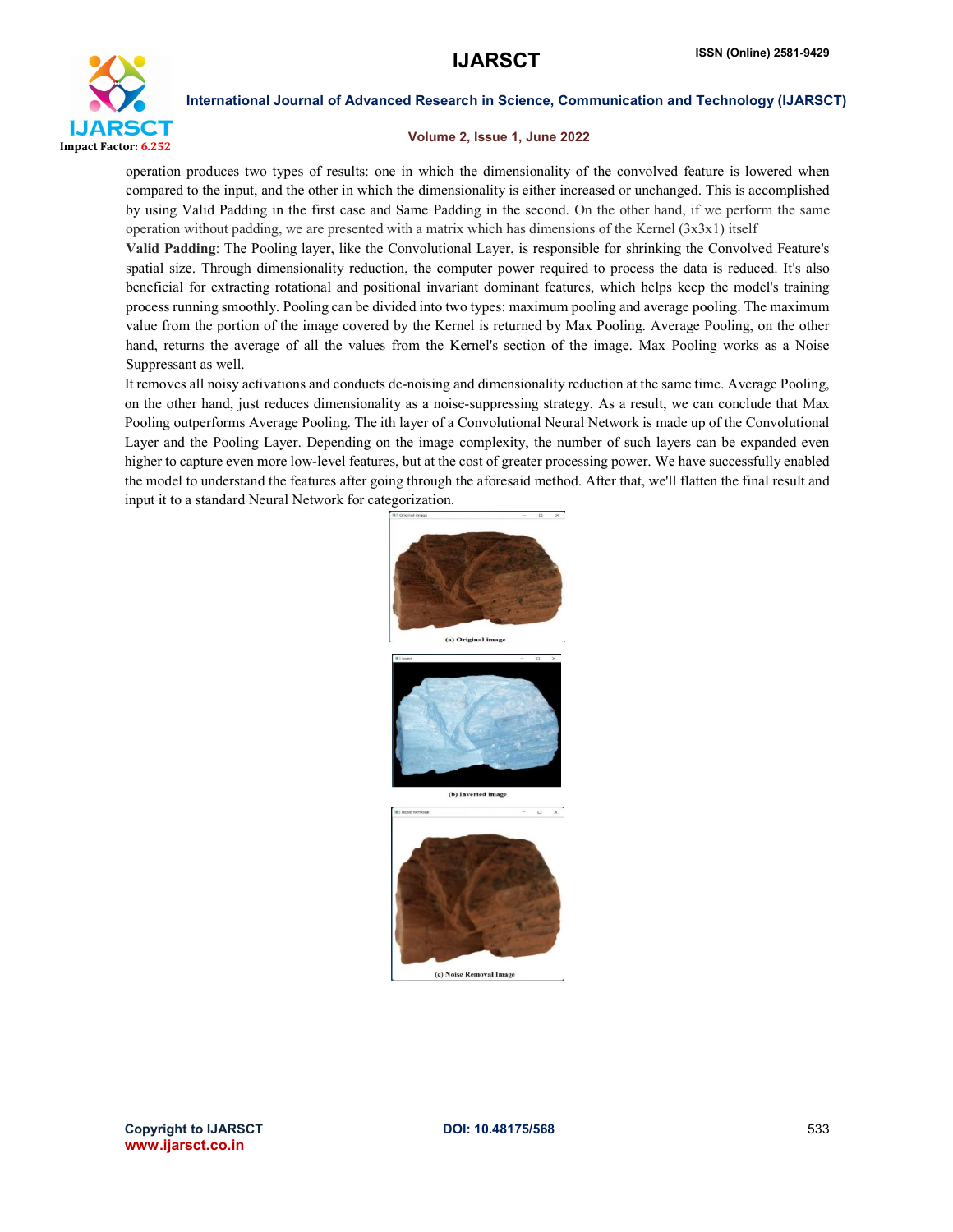

# Volume 2, Issue 1, June 2022

# V. SYSTEM ARCHITECTURE



#### VI. DATAFLOW DIAGRAM



# VII. FLOWCHART



### VIII. FINAL PROTOTYPE



Copyright to IJARSCT **DOI: 10.48175/568** 534 www.ijarsct.co.in